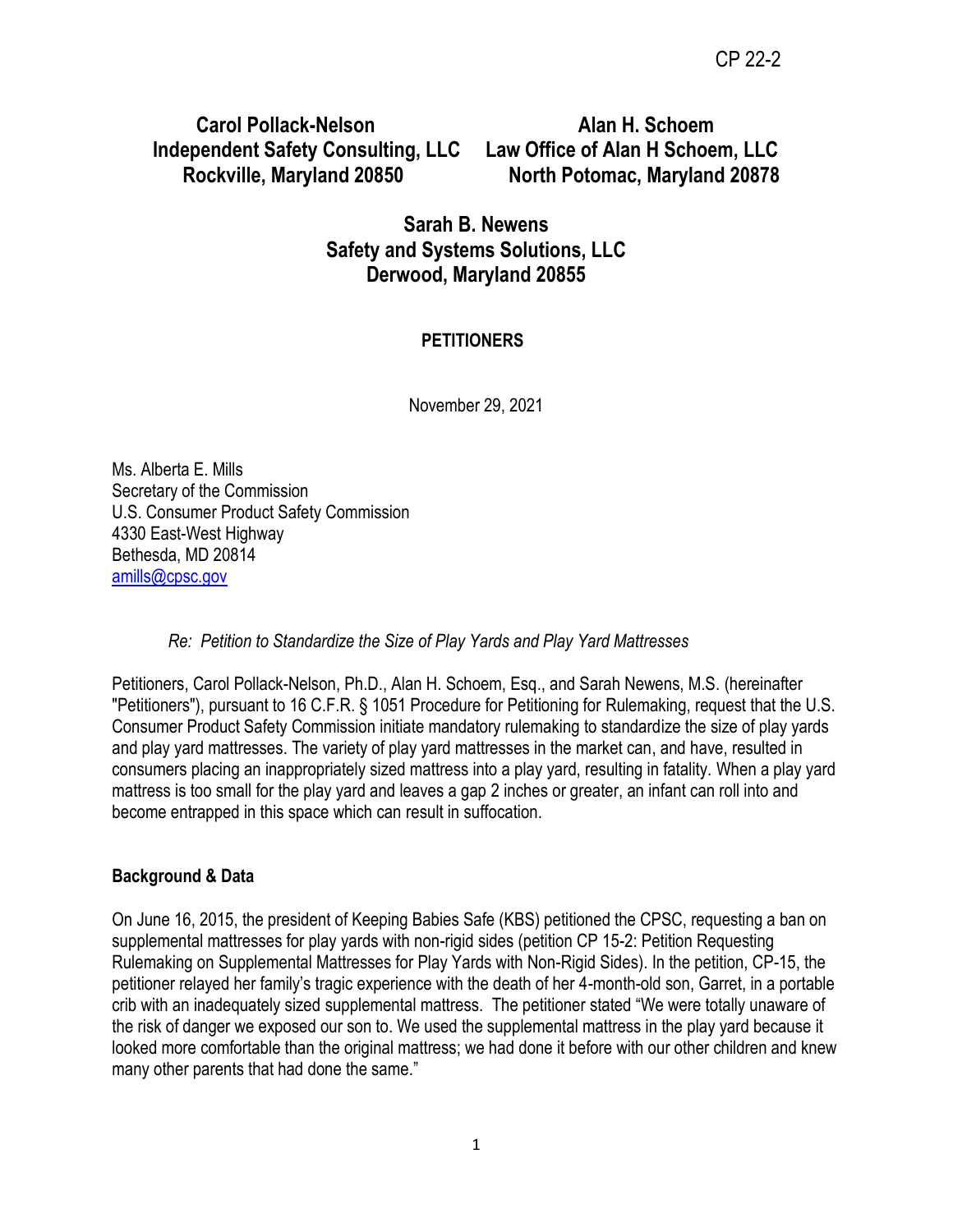In response to this petition, CPSC Staff reviewed play yard fatalities reported from Jan 1, 2000, to Dec 31, 2016. In the 17-year period studied, they identified 12 reported fatal incidents that likely involved the use of an aftermarket mattress in a non-rigid-sided play yard. CPSC's Health Sciences staff determined that seven of the 12 incidents were entrapments that likely involved use of an aftermarket mattress in a nonrigid-sided play yard; i.e., mesh or fabric-sided play yards. In these seven incidents, the aftermarket mattress was too small for the play yard. "For those 7 incidents associated with a poor fitting mattress, the size of the space between the edge of the mattress and the play yard side varied in width from 2 to 7 inches" (Nakamura, 2017, p. 53).

As the staff recognized in its briefing package transmitted to the Commission September 22, 2021, recommending a final crib mattress rule, the data on play yard fatalities from Jan 2000 through Dec 2016 does not support a ban of all supplemental mattresses. Rather, the data supports a ban of illfitting mattresses that create a gap between the side of the mattress and the play yard wall in which the baby's head/face can become entrapped. The Staff Briefing Package did not identify any entrapment incidents involving well-fitted mattresses (i.e., those with gaps of 2 inches or less<sup>1</sup>).

In addition to incident data, the CPSC also has information about how and why consumers use play yards as they do with regard to adding an aftermarket mattress and soft bedding. One source of data is online reviews of after-market mattresses for play yards. In online reviews, caregivers express concern for infants sleeping on the hard OEM play yard mattress. Their perception that the play yard mattress is hard is likely due to existing requirements for play yard mattresses. The ASTM standard requires play yard mattresses to have a *maximum thickness* of 1.5" inches, including up to 1" of filler. However, as we have learned through participation in the ASTM subcommittee, manufacturers typically use less than 1" of filler in order to ensure their products are in compliance. Thus, in actuality, play yards often have  $\frac{3}{4}$ " filler or less.

This explains why parents and caregivers think the play yard floor is so hard and why they seek to add additional cushioning. To make the hard mattress/floor in the play yard more comfortable, some consumers seek out an after-market mattress that is thicker than the original equipment provided by the manufacturer. After-market mattresses are typically between 2" to 4" thick. As previously discussed, in 17 years of fatality data, there are no cases of fatality involving a well-fit after-market mattress.

Ensuring that mattresses fit the play yard is key to their safety. Consumers should not have to measure or have uncertainty about the fit of the replacement mattress. However, if there are a variety of mattress sizes available in the market for a given perimeter shape, consumers may inadvertently purchase the wrong size. This poses a potential entrapment danger.

In addition, if it is difficult for consumers to figure out the appropriate size mattress for their play yard, they may instead opt to place folded blankets, quilts, or pillows under their baby. In fact, two studies commissioned by the CPSC found the majority of study participants add blankets, quilts and pillows under their baby in the play yard in an effort to soften the hard surfaces.<sup>2</sup>

<sup>&</sup>lt;sup>1</sup> There is one incident mentioned in the CPSC data that involves a play yard with a 1" gap between the mattress and the side of the play yard. However, it is our understanding that in that case, the IDI does not mention entrapment. Rather, it indicates that the infant was lying face down and states that the infant's face was found against the mesh side; not in the gap. <sup>2</sup> 2014 Durable Nursery Product Exposure Survey (DNPES); 2020 Fohrs Marsh Study of Caregiver Perceptions and Reactions to Product Safety Messages.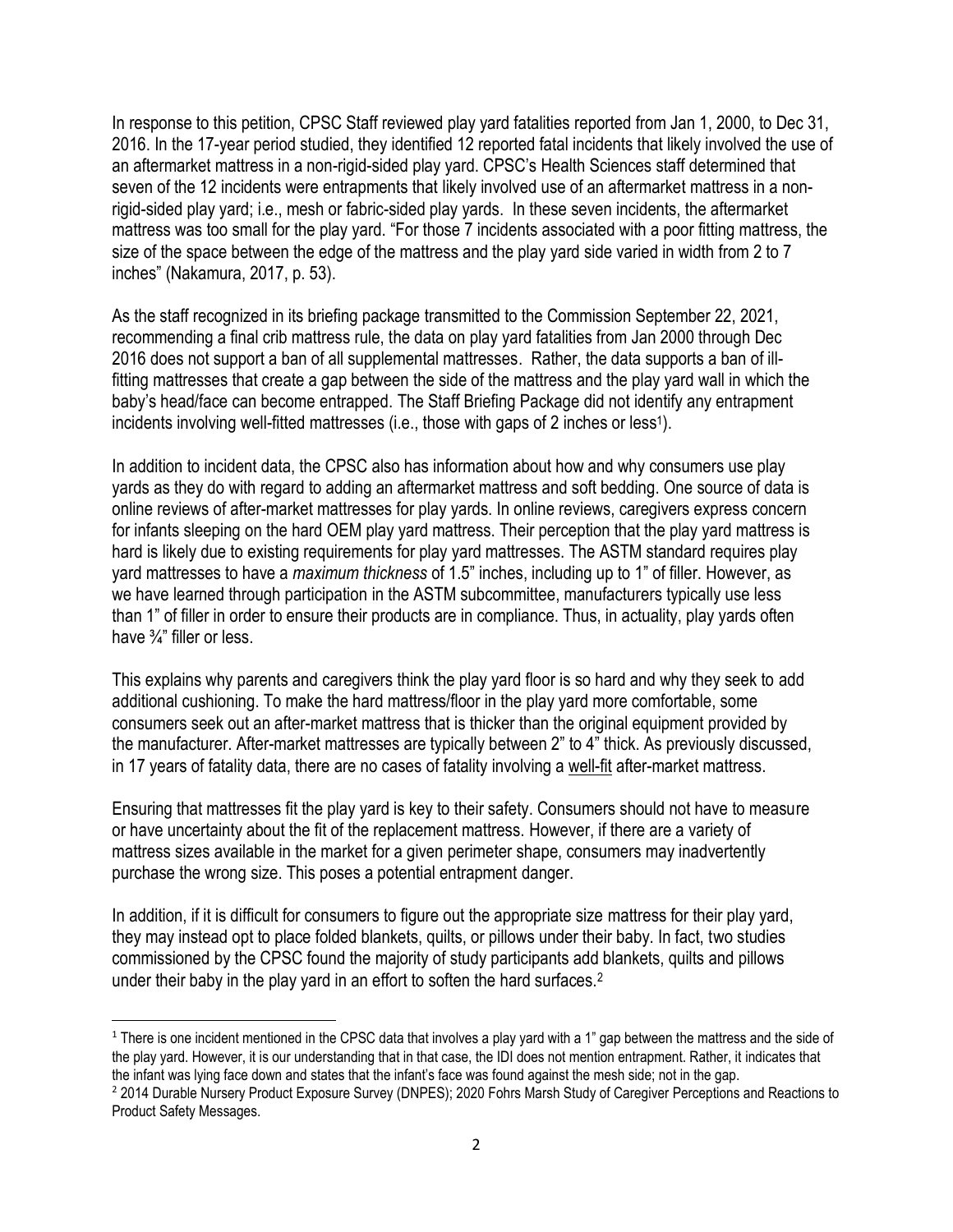Clearly the current requirement for play yard mattresses to be thin and with little filler is inducing consumers to add soft bedding or seek out an after-market replacement mattress. Even if the Commission issues a final rule allowing aftermarket mattresses to be 1.5 inches or thicker, with so many different dimensions of play yards and mattresses, there still is a risk that consumers inadvertently will use the wrong size mattress in their play yard. To make this process easier and safer, we are petitioning the Commission to issue a mandatory standard standardizing the sizes of play yards to one size per perimeter shape, i.e., one size for square play yards, one size for rectangular play yards, one size for oval play yards and one size for round play yards.

#### **A Precedent for Standardizing Infant Sleep Spaces - Standardization of Crib Mattresses**

A precedent for standardizing infant sleep spaces into one size was established in the original Requirements for Full-Size Baby Cribs published in the Federal Register of November 21, 1973, 38 Fed. Reg. 32,129. In that regulation, when asked by a commenter to specify only "maximum values for the interior dimensions [of cribs]" the Commission rejected that comment concluding that

setting minimum interior dimensions is necessary to provide uniformity of size for consumers who must purchase accessories, including properly fitting mattresses, which contribute to the crib's safety aspects.

38 Fed. Reg. 32,129 (November 21, 1973).

Accordingly, the Commission established one interior dimension for full-size baby cribs at 16 CFR § 1508.3(a), now 16 CFR § 1219.(c)(iii).

The identical rationale applies to play yards.

Deaths in play yards can be prevented if the Commission changes the play yard standard to require a uniform interior dimension as it did in 1973 for full-size cribs.

### **Petitioners' Request**

To mitigate the risk posed by an undersized mattress in a play yard, we are petitioning the Commission to initiate rulemaking to standardize the size of play yards and play yard mattresses to one size for each given perimeter shape. Such standardization would necessitate play yard mattresses being sized appropriately to fit a standardized play yard with a maximum gap of 1/2-inch (or such other dimension the Commission determines to be appropriate).

Standardizing the size of play yards and their mattresses would allow consumers to purchase properly fitting after-market mattresses without requiring them to precisely measure the interior dimensions of their play yard. This action should greatly reduce or eliminate the risk of suffocation incidents due to entrapment in an ill-fitting mattress. It also should mitigate the need for consumers to add cushions, pillows, soft bedding and the like to overcome the perceived discomfort of the mattress pad currently supplied with play yards.